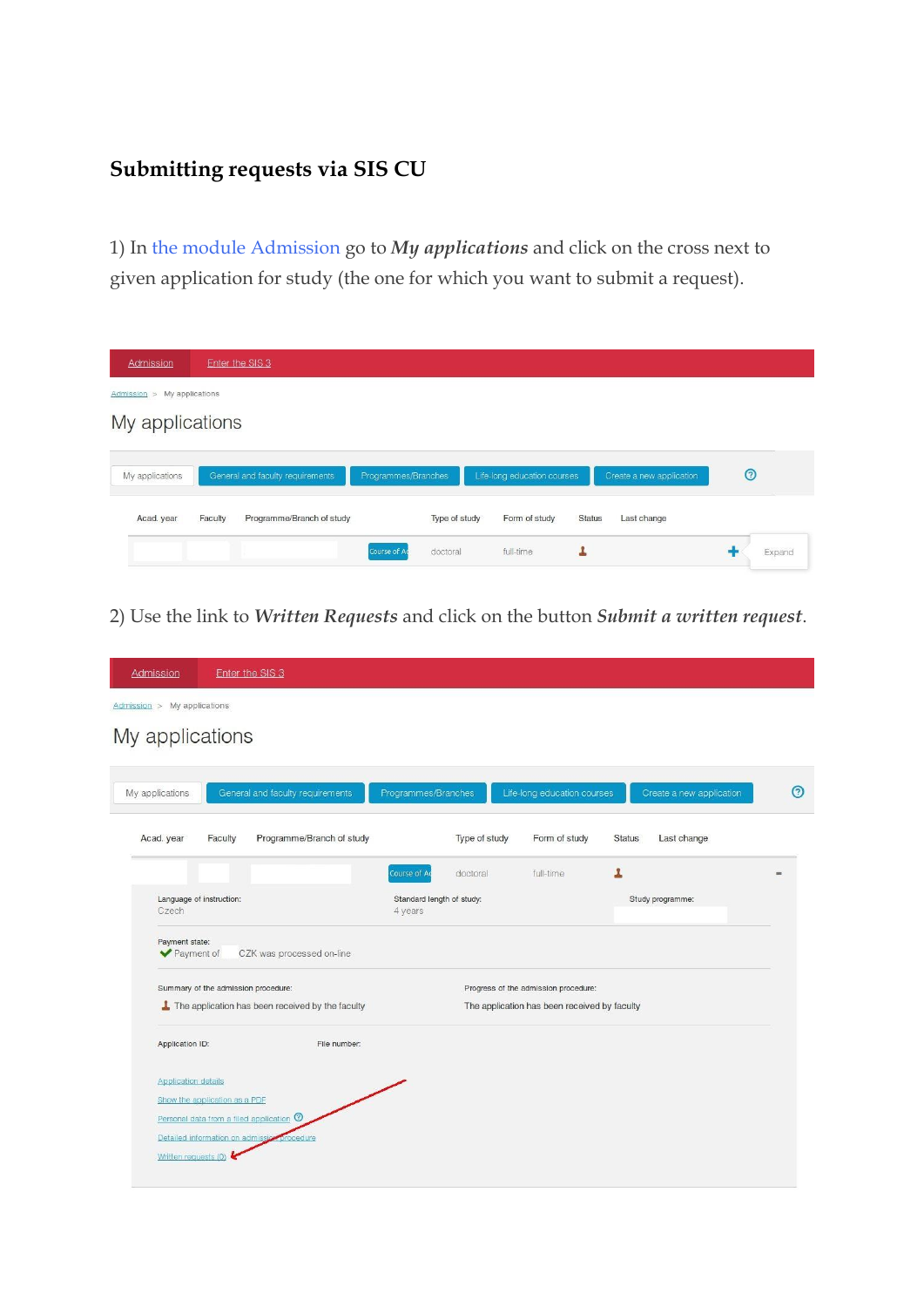3) Choose the type of request you need:

| Enter the SIS 3<br>Admission                                                                |                                                                                                                                                                                                                                               |                          |                                             |                                                                                                                                            |                |
|---------------------------------------------------------------------------------------------|-----------------------------------------------------------------------------------------------------------------------------------------------------------------------------------------------------------------------------------------------|--------------------------|---------------------------------------------|--------------------------------------------------------------------------------------------------------------------------------------------|----------------|
| Admission > My applications > Written requests                                              |                                                                                                                                                                                                                                               |                          |                                             |                                                                                                                                            |                |
| Written requests                                                                            |                                                                                                                                                                                                                                               |                          |                                             |                                                                                                                                            |                |
|                                                                                             |                                                                                                                                                                                                                                               |                          |                                             |                                                                                                                                            |                |
| Admission procedure<br>< My applications                                                    | Personal data                                                                                                                                                                                                                                 | Written requests         | Proof of education                          | Application details                                                                                                                        | $\circledcirc$ |
|                                                                                             |                                                                                                                                                                                                                                               |                          |                                             |                                                                                                                                            |                |
| Application No. 991842 - branch: Neurosciences                                              |                                                                                                                                                                                                                                               |                          |                                             |                                                                                                                                            |                |
| de Faculty:                                                                                 | Second Faculty of Medicine                                                                                                                                                                                                                    |                          |                                             |                                                                                                                                            |                |
| the Type of study:<br>doctoral<br>Form of study:<br>combined                                |                                                                                                                                                                                                                                               |                          |                                             |                                                                                                                                            |                |
| <b>III</b> Study programme:<br>$\mathbb{I}^{\mathfrak{m}}$ Language of instruction: English | Neurosciences (P0912D350105)                                                                                                                                                                                                                  |                          |                                             |                                                                                                                                            |                |
|                                                                                             |                                                                                                                                                                                                                                               |                          |                                             |                                                                                                                                            |                |
| Submitted requests                                                                          |                                                                                                                                                                                                                                               |                          |                                             |                                                                                                                                            |                |
|                                                                                             |                                                                                                                                                                                                                                               |                          |                                             |                                                                                                                                            | ×              |
|                                                                                             |                                                                                                                                                                                                                                               |                          |                                             | Alternative date of the entrance examination can be requested only upon receipt of the invitation for a regular entrance examination date. |                |
|                                                                                             |                                                                                                                                                                                                                                               |                          |                                             |                                                                                                                                            |                |
| Туре<br>Submission date<br>* no data found                                                  |                                                                                                                                                                                                                                               | Status date              | Outcome                                     | Processed on                                                                                                                               |                |
|                                                                                             |                                                                                                                                                                                                                                               |                          |                                             |                                                                                                                                            |                |
|                                                                                             |                                                                                                                                                                                                                                               | Submit a written request |                                             |                                                                                                                                            |                |
|                                                                                             |                                                                                                                                                                                                                                               |                          |                                             |                                                                                                                                            |                |
|                                                                                             |                                                                                                                                                                                                                                               |                          |                                             |                                                                                                                                            |                |
|                                                                                             |                                                                                                                                                                                                                                               |                          |                                             |                                                                                                                                            |                |
|                                                                                             |                                                                                                                                                                                                                                               |                          |                                             |                                                                                                                                            |                |
|                                                                                             |                                                                                                                                                                                                                                               |                          |                                             |                                                                                                                                            |                |
| $Admission \geq My, aٍsolications \geq Written requests$                                    |                                                                                                                                                                                                                                               |                          |                                             |                                                                                                                                            |                |
| Written requests                                                                            |                                                                                                                                                                                                                                               |                          |                                             |                                                                                                                                            |                |
| My applications                                                                             | Personal data<br>Admission procedure                                                                                                                                                                                                          | Written requests         | Proof of education                          | Application details                                                                                                                        | $\odot$        |
|                                                                                             |                                                                                                                                                                                                                                               |                          |                                             |                                                                                                                                            |                |
| Submit a written request                                                                    |                                                                                                                                                                                                                                               |                          |                                             |                                                                                                                                            |                |
| $*$ Type:                                                                                   |                                                                                                                                                                                                                                               |                          |                                             |                                                                                                                                            |                |
| $*$ Text of request:                                                                        |                                                                                                                                                                                                                                               |                          |                                             |                                                                                                                                            |                |
|                                                                                             | Modifications to the method of assigning subjects or the course of the entrance examination<br>Other application concerning the admissions procedure<br>Request for the entrance examination taken remotely<br>Waiver of entrance examination |                          |                                             |                                                                                                                                            |                |
|                                                                                             |                                                                                                                                                                                                                                               |                          |                                             |                                                                                                                                            |                |
|                                                                                             | Min length 50 characters, typed 0, 50 remaining.                                                                                                                                                                                              |                          |                                             |                                                                                                                                            |                |
|                                                                                             |                                                                                                                                                                                                                                               |                          |                                             |                                                                                                                                            |                |
|                                                                                             |                                                                                                                                                                                                                                               |                          | Maximum size of single attachment is 20 MB. |                                                                                                                                            | $\mathfrak{m}$ |
|                                                                                             |                                                                                                                                                                                                                                               |                          |                                             |                                                                                                                                            |                |
| Attachment:                                                                                 | $-Q(8)$                                                                                                                                                                                                                                       |                          |                                             |                                                                                                                                            |                |
|                                                                                             |                                                                                                                                                                                                                                               |                          |                                             |                                                                                                                                            |                |
|                                                                                             |                                                                                                                                                                                                                                               | Submit request           |                                             |                                                                                                                                            |                |
|                                                                                             |                                                                                                                                                                                                                                               |                          |                                             |                                                                                                                                            |                |

## *Modification to the method of assigning subjects or the course of the entrance examination*

In the text, specify what should the modification look like – e.g. bigger characters in the written text (15 points), longer time to complete the examination.

Choose the kind of hendicap and I agree that your personal data can be used for the university needs.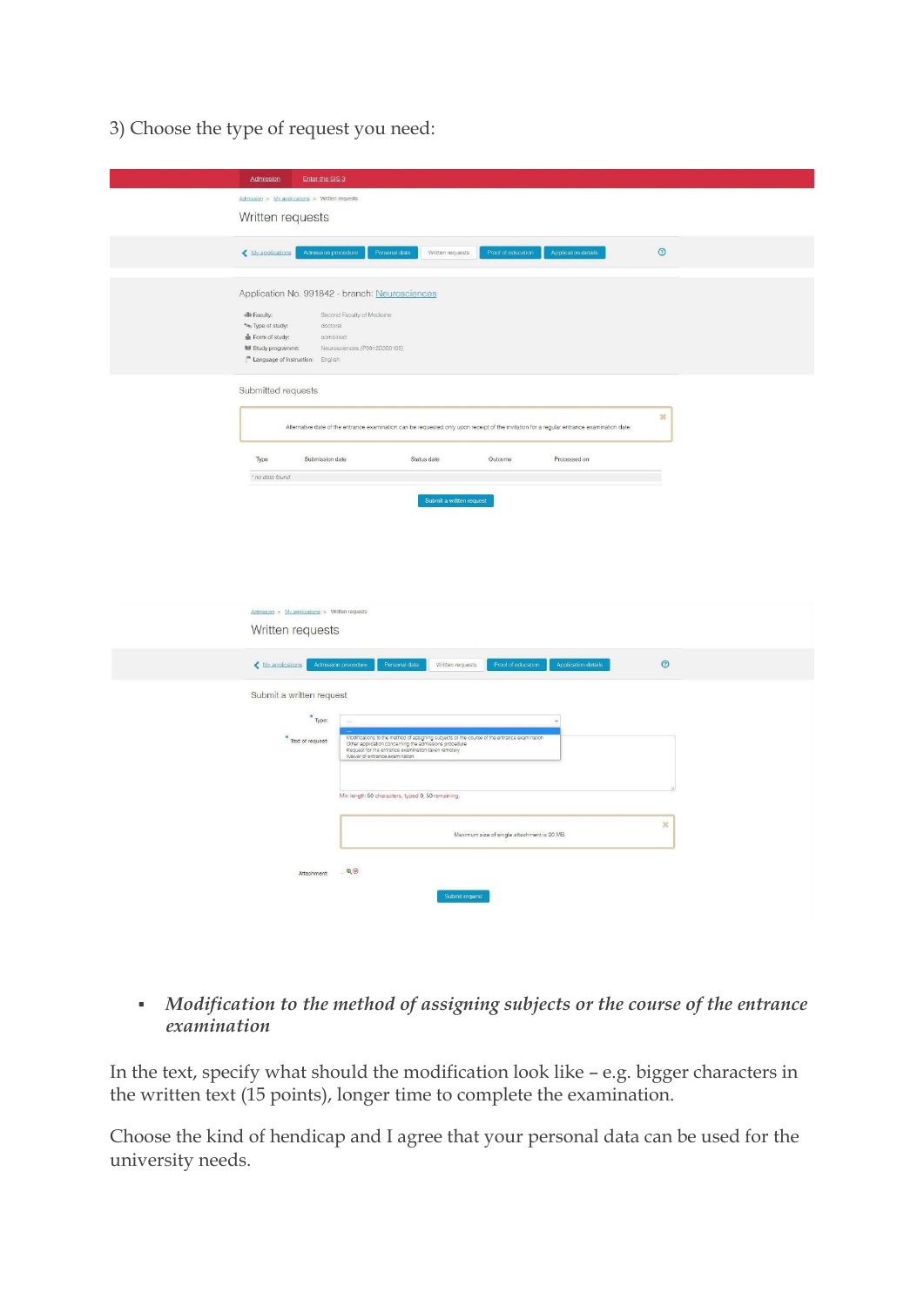Attach a scan of a report from a medical or psychological institution and if required choose the attachment type *Annex to the application.*

| Admission > My applications > Written requests<br>Written requests |                                                                                                                                                                                                                                                    |                                                    |  |
|--------------------------------------------------------------------|----------------------------------------------------------------------------------------------------------------------------------------------------------------------------------------------------------------------------------------------------|----------------------------------------------------|--|
| My applications                                                    | Proof of education<br>Admission procedure<br>Personal data<br>Written requests                                                                                                                                                                     | $\odot$<br>Application details                     |  |
| Submit a written request                                           |                                                                                                                                                                                                                                                    |                                                    |  |
| Type:<br>Text of<br>request:                                       | Modifications to the method of assigning subjects or the course of the entrance examination v                                                                                                                                                      |                                                    |  |
|                                                                    |                                                                                                                                                                                                                                                    |                                                    |  |
| Type of special<br>needs:                                          | Min length 50 characters, typed 0, 50 remaining.<br>$\overline{\phantom{a}}$                                                                                                                                                                       |                                                    |  |
|                                                                    | A1-slightly visually impaired (user of sight)<br>A2-seriously visually impaired (user of touch/voice)<br>B1-hearing impaired (user of verbal language)<br>B2-hearing impaired (user of sign language)<br>C1-disability of lower limbs (paraplegic) | of certain statutes (as amended), I agree that the |  |
|                                                                    | C2-disability of upper limbs<br>D-specific learning disability<br>E-disorder of autistic spectrum<br>F-other mental disorder (incl. non-autistic neurodevelopmental disorders) or chronic somatic disease                                          | ×                                                  |  |
| Attachment:                                                        | $- Q(x)$                                                                                                                                                                                                                                           |                                                    |  |
|                                                                    | Submit request                                                                                                                                                                                                                                     |                                                    |  |

*Altermative date of the entrance examination*

The request can be submitted only after the exact date of the entrance exam is communicated, i.e. after receiving the invitation to the entrance examination.

For this request, you need to attach a doctor's confirmation of your sickness during the entrance exam, your school's confirmation about the date of your final exam (maturita exam, state exams etc.) or another attachment proving you were not able to attend the entrance examination. After attaching the file, if required choose the attachment type *Annex to the application.*

*Waiver of the entrance exam*

This type of request is only for the applicants for doctoral study programmes who fit the criteria set by the conditions of the admission procedure.

*Request for the entrance examination taken remotely (online)*

This type of request is intended only for doctoral degree applicants who wish to apply for an entrance examination taken remotely (via telecommunication technologies).